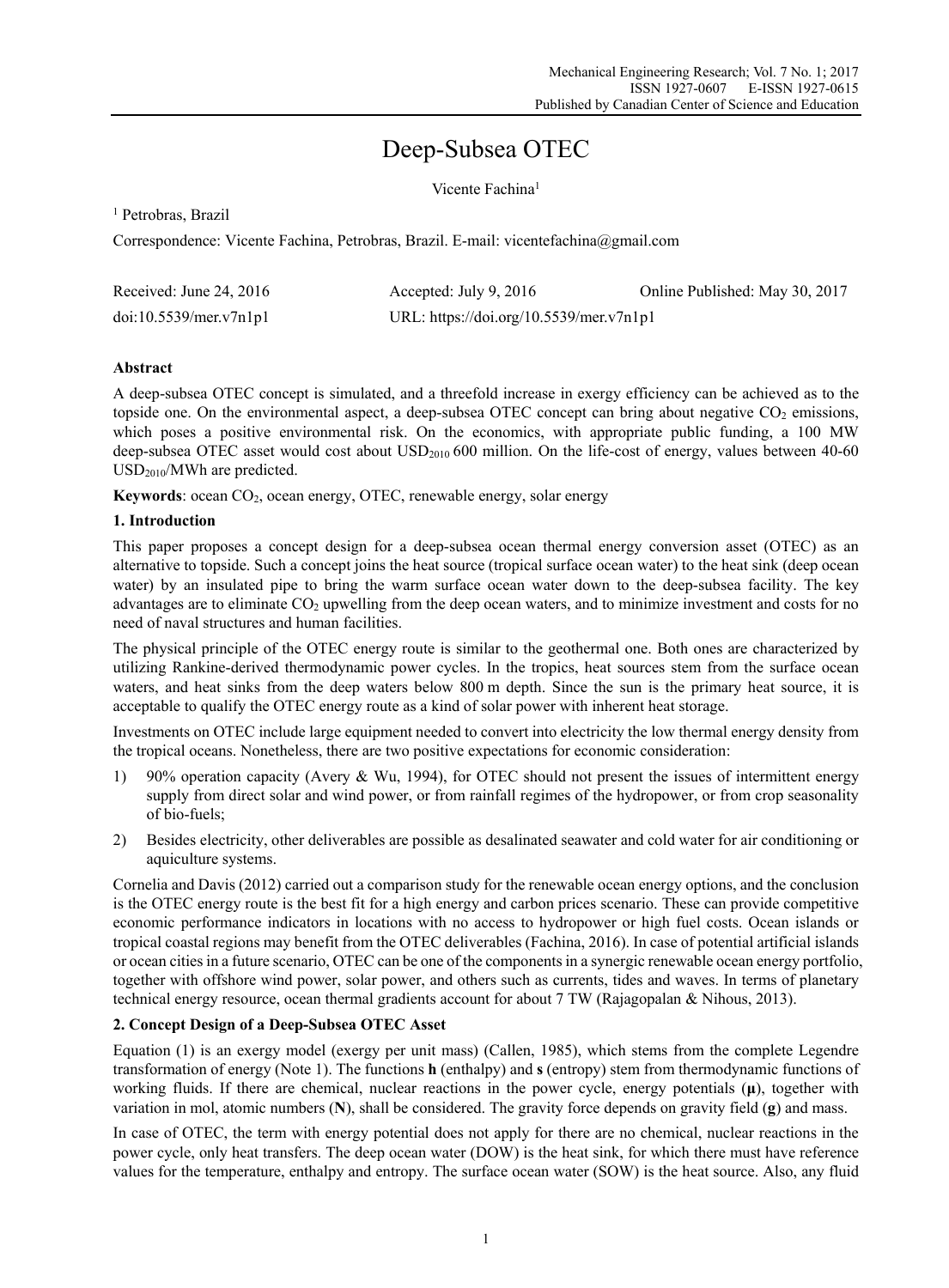column (**L**) above the water line becomes important, and undesirable, if the water pumps are not installed below the water line.

$$
\varphi = \Delta h - T\Delta s - \mu \Delta N - g\Delta L \tag{1}
$$

Figure (1) shows the thermodynamic power cycle utilized by the Author for the numeric simulation.

The Equation set (2) comprises coupled steady-state and energy balance equations, which build the working model for the simulation. The Author has utilized a software tool with built-in thermodynamic functions, the ammonia-water binary working fluid included. Equation (2a) calculates the power cycle overall exergy efficiency by solving for **η**. Equation (2b) establishes the overall energy balance in the power cycle, as well as Equation (2c) for electricity only. Equation (2d) establishes the energy balances for every system depicted in Figure 1.

On the working fluid, research and development activities since the 1980´s have leaded to the utilization of the ammonia-water mixture on the OTEC power cycles for its larger enthalpy gap between the liquid and the vapor phases than with ammonia only (Kalina, 1982).

$$
W_{net} = \eta \varphi m_{SOW} \tag{2a}
$$

$$
Q_i^i + W_{\text{gross}} = 0 \tag{2b}
$$

$$
W_i^i = 0 \tag{2c}
$$

$$
(\eta Q)_i + (\eta W)_i = 0 \tag{2d}
$$



Figure 1: The Uehara®´s power cycle

Table 1 shows three numeric simulations: the Vega´s (Vega & Michaelis, 2010), the Ouchi´s (Ouchi, Jitsuhara, & Watanabe, 2011), and the Author´s. The missing data in Table 1 are not available.

The performance metrics consider electricity as the only output. The Ouchi´s paper does consider desalinated seawater as an output besides electricity; nevertheless, electricity has to be used for actually making desalinated seawater and pumping it to onshore or offloading it to a tanker ship. The more desalinated seawater to make and pump, the less deliverable electricity becomes available and vice-versa.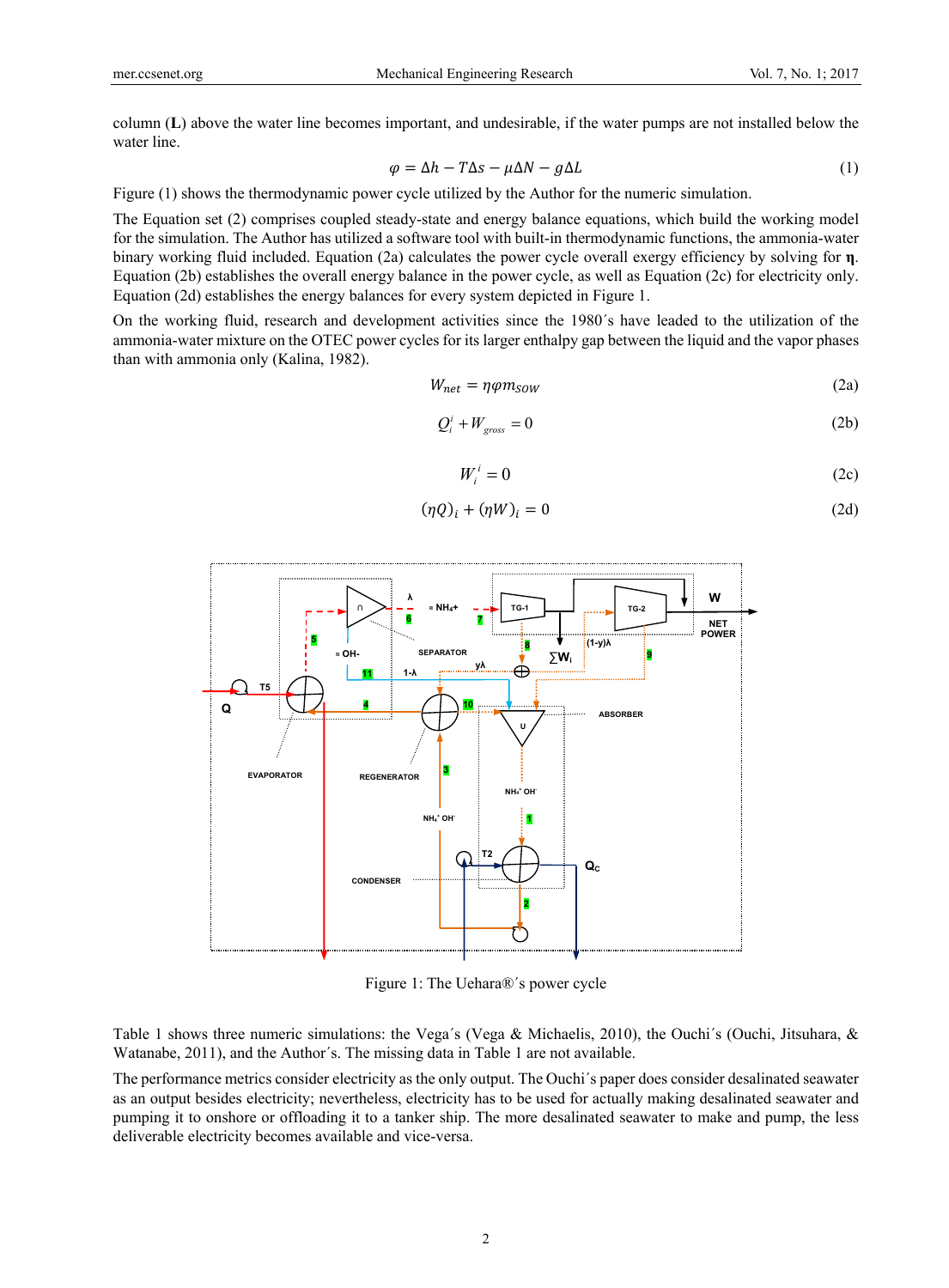#### Table 1. Numeric simulations

| Design attribute                  | Vega's                       | Ouchi's                     | Author's                   |  |
|-----------------------------------|------------------------------|-----------------------------|----------------------------|--|
| Concept design                    | Topside                      | Topside                     | Deep-subsea                |  |
| Power cycle type                  | NH <sub>3</sub> -Rankine     | Uehara <sup>®</sup>         | Uehara <sup>®</sup>        |  |
| Gross power                       | 80 MW                        | 5 MW                        | 5 MW                       |  |
| Net power                         | 53 MW                        | 3 MW                        | 3 MW                       |  |
| Ancillary electric consumption    | Not available                | Not available               | 5% gross power             |  |
| SOW temperature                   | 299 K                        | 298 K                       | 299 K                      |  |
| DOW temperature                   | 278 K                        | 278 K                       | 279 K                      |  |
| SOW flow                          | $264.6 \text{ m}^3/\text{s}$ | $14.5 \text{ m}^3/\text{s}$ | $4.7 \text{ m}^3/\text{s}$ |  |
| Heat exchanger (HX) effectiveness | Not available                | Not available               | 75%                        |  |
| Turbo generator efficiency        | Not available                | Not available               | 80%                        |  |
| Pumping efficiency                | Not available                | Not available               | 75%                        |  |
| HX inlet-outlet temperature gap   | 3 K                          | 3 K                         | 3 K                        |  |
| HX pressure loss                  | NA.                          | NA.                         | 1.5 <sub>bar</sub>         |  |
| Seawater flow velocity            | $2.0 \text{ m/s}$            | $2.0 \text{ m/s}$           | $2.0 \text{ m/s}$          |  |
| Piping internal wall roughness    | <b>NA</b>                    | <b>NA</b>                   | $50 \mu m$                 |  |
| <b>Performance metrics</b>        |                              |                             |                            |  |
| Overall exergy efficiency         | 6%                           | 7%                          | 22%                        |  |
| Energy content (as to SOW)        | $0.20 \text{ MJ/m}^3$        | $0.21 \text{ MJ/m}^3$       | $0.64 \text{ MJ/m}^3$      |  |

Note: Uehara® (Noda, Ikegami, & Uehara, 2002).

From the performance metric results, the deep-subsea OTEC concept presents values about three times larger as to the topside ones. The former´s top advantages are lower seawater flows per unit power, for there is no internal consumption of desalinated seawater, less ancillary electric consumption, and less-energy intensive seawater pumping due to the higher water density in the deep sea.

Depending on economic constraints, further improvements can be achieved by state-of-the-art heat exchangers, which would raise the inlet-outlet temperature gap, and by lowering the values of the seawater flow velocity and the piping internal wall roughness.

Equation (3) models the  $CO_2$  relative concentration in air-to-water interfaces (R, the Revelle Factor) (Weiss, 1974). Such a concentration varies between 8 and 15, depending on the  $CO<sub>2</sub>$  temperature and concentration at the sea level atmosphere. As a base case, the Author assumes that to be 10.

$$
R = \frac{\Delta [CO_2]_{ar} / [CO_2]_{ar}}{\Delta [CO_2]_{g\ddot{g}_{aa}} / [CO_2]_{gg\ddot{g}_{aa}}}
$$
(3)

The concentration gradient of dissolved  $CO_2$  in the South Atlantic increases vertically from 2.0 mol  $CO_2/t$ -water at sea level up to 2.2 mol CO<sub>2</sub>/t-water at 1,000 m-depth (Zeebe & Wolf-Gladrow, 2001). Nevertheless, local measurements ought to be made due to vertical and horizontal ocean current conditions.

For the onshore and the offshore topside assets (with long DOW pipe), there are  $CO<sub>2</sub>$  positive emissions to the atmosphere because DOW (with higher  $CO<sub>2</sub>$  concentration) is pumped upwards the sea level (with lower  $CO<sub>2</sub>$ concentration).

For the deep-subsea asset (with long SOW pipe), there are  $CO<sub>2</sub>$  negative emissions, or capture from the atmosphere, because SOW (with lower  $CO<sub>2</sub>$  concentration) is pumped downwards to the sea bottom (with higher  $CO<sub>2</sub>$ concentration).

From Equation (3) and the concentration gradient of dissolved  $CO<sub>2</sub>$  in the South Atlantic, there would be about 11,700 t CO<sub>2</sub>/yr negative CO<sub>2</sub> emissions for a 5 MW gross deep-subsea OTEC asset, with 90% operational capacity.

Figure 2 illustrates a concept design of a deep-subsea OTEC asset. The SOW pipe has to be robustly insulated for a 1 K maximum temperature decrease (which is a symmetric design requirement for a DOW pipe in case of a topside facility). The SOW is pumped downwards the evaporator intake in the deep sea, and then upwards enough for safely discharging it away from the DOW intake (Fry, Adams, & Jirka, 1977). The DOW has to be pumped through the condenser, and then upwards enough for safely discharging it away from its intake (Fry, Adams, & Jirka, 1977).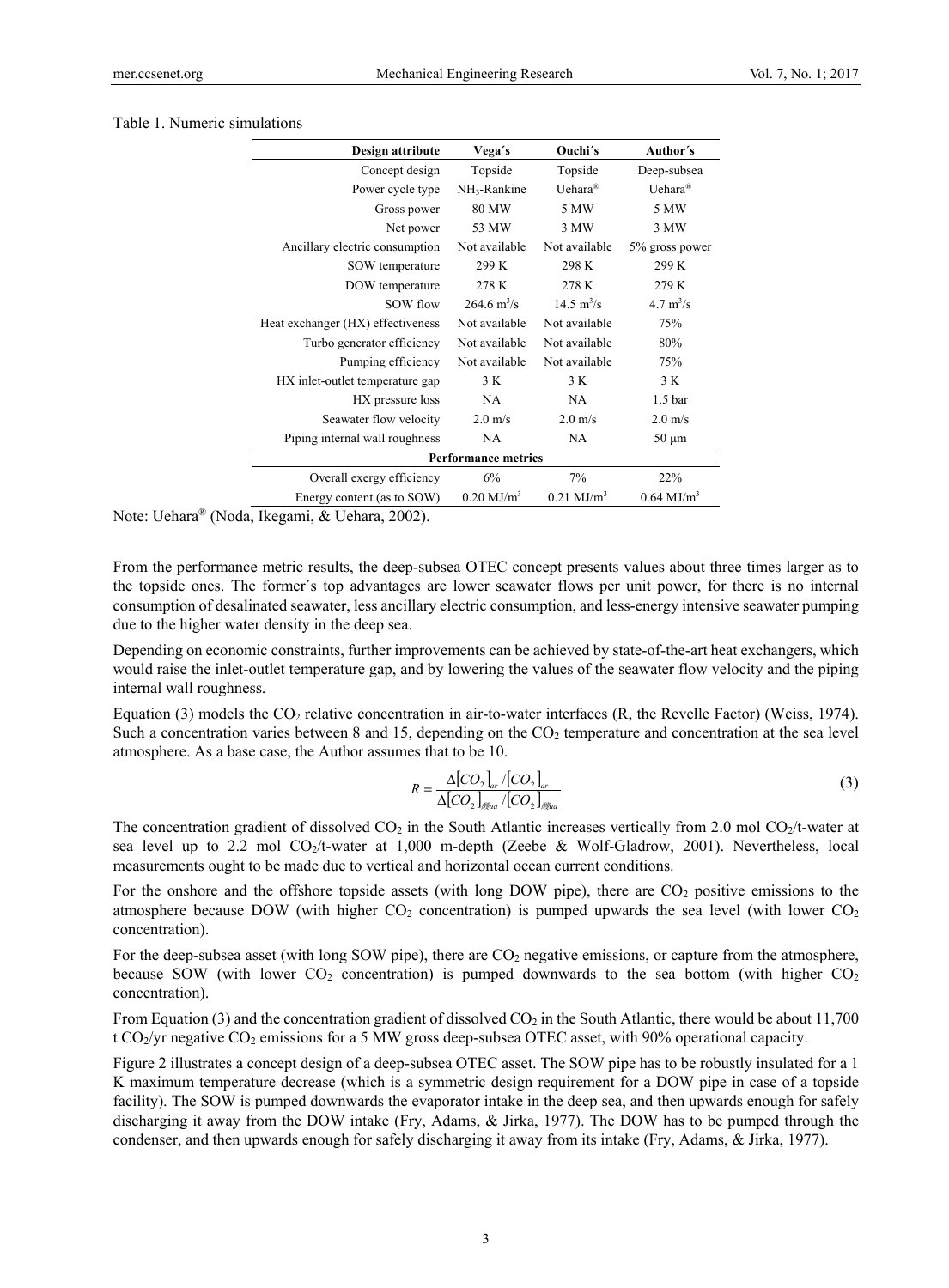

Figure 2. Concept design of a deep-subsea OTEC asset (not to scale)

#### **3. Economics of a Deep-Subsea OTEC Asset**

On the investment (**I**), Equation (4) stems from the Vega´s model (Vega, 2010) for estimating the investment on firstgeneration topside OTEC assets, with 2010-based USD values. Specifically for a deep-subsea OTEC asset, investments are expected to be about 30% less than for topside (Note 2) (Osmundsen, 2011). In the Equation (4), the 0-subscript means the currency values shall be converted to the same time base, usually the production start-up as time zero.

Table 2 compares normalized investments between the topside and the deep-subsea concepts. Technical services comprise business case and initial engineering studies, which are assumed to cost the same for both concepts. The other activity blocks differ substantially for the inherent deployment nature of the deep-subsea concept as to the topside one: no need for floating naval structures and related crew needs. Specifically for the deep-subsea equipment, their higher costs should be offset by even higher ones for the floating naval structures and human HSE systems in the topside concept.

| <b>Activity block</b> | Top | Deep | Differences Deep as to Top (base case)   |
|-----------------------|-----|------|------------------------------------------|
| Technical services    |     |      |                                          |
| Onshore assemblies    | 20  | 10   | No floating and human HSE systems        |
| Offshore assemblies   | 60  | 45   | Less workmanship and related HSE systems |
| Commissioning         | 15  | 10   | No human HSE systems to commission       |
| Grand totals          | 100 | 70   |                                          |

Table 2. Normalized investments

Figure 3 displays Equation (4), with 10 MW  $\leq W \leq 100$  MW (red line). More accurate values should come up with the first commercial assets.

Equation (5) models the life-cost of energy (LCOE) as a function of the operational cost index  $(\xi)$ , and the net power (܅ ሶ ). The assumptions for Equation (5) are: constant 10%/yr discount rate (**j**), 90% operation capacity (**α**) (1), and 25 years for the asset life time (**n**).

Figure 3 displays Equation (5), with  $2\% \le \xi \le 10\%$ , and 10 MW  $\le W \le 100$  MW.

$$
I_0 = k\dot{W}^\lambda \tag{4}
$$

$$
LCOE = \frac{I_0}{\dot{W}\Delta t} (1 + \xi_i x^{-i})
$$
  
 
$$
\Delta t = 8.760 \alpha n
$$
 (5)

$$
x \equiv 1 + j
$$
  

$$
0 < \xi < 1
$$
  

$$
0 \le i \le n
$$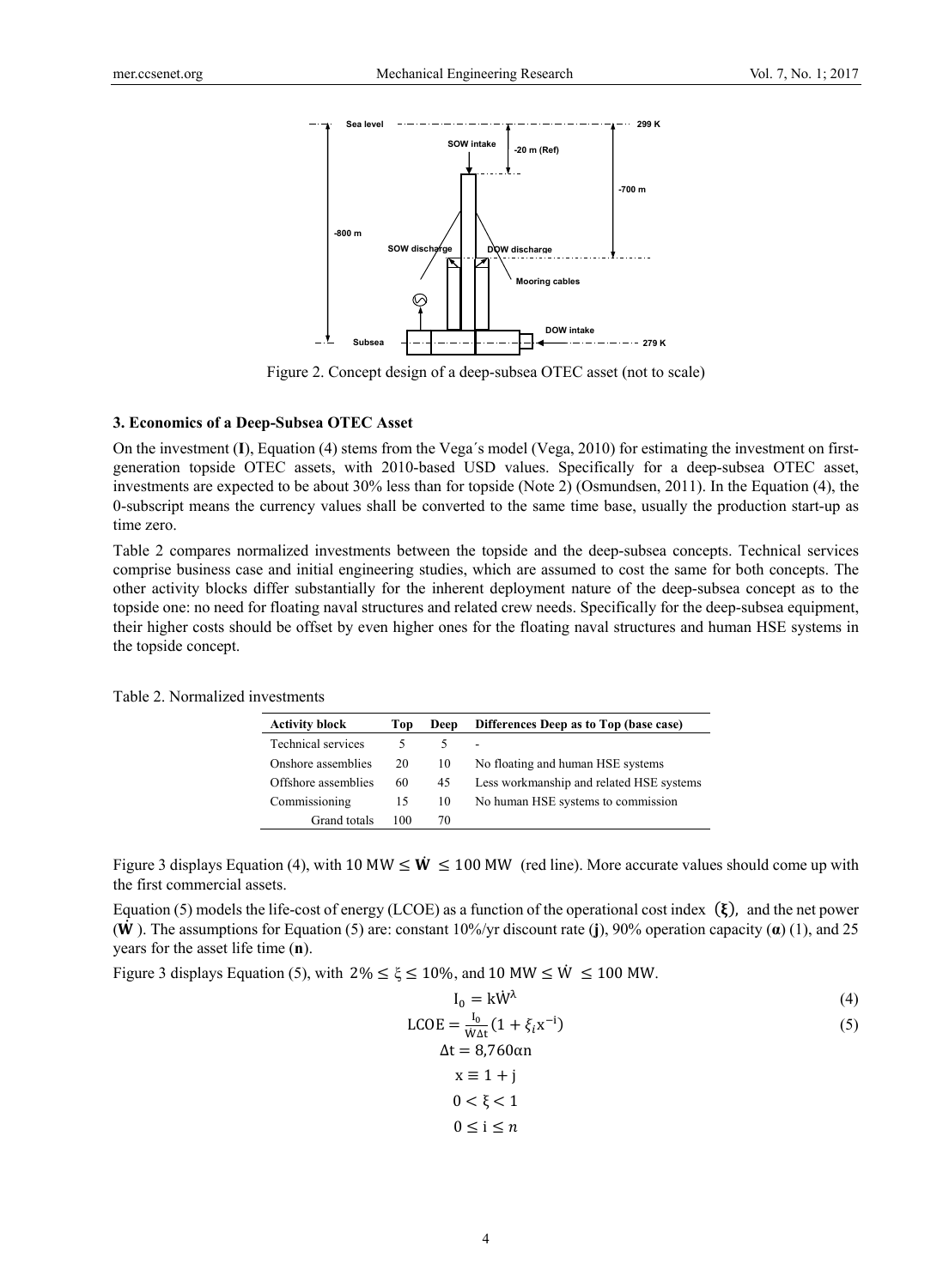On the operational cost index  $(\xi)$ , it depends on the asset size and technology, and it is modeled as a fraction of the total investment at each time period. For simplification, it is set constant in all time periods. Such a factor shall get smaller if an effective carbon market actually comes true.

Public funding becomes fundamental due to higher risks involved before market maturity; nevertheless, the participation of private funding is necessary in order to promote better business efficiency under proper public regulation frameworks.



Figure 3. LCOE and 2010 investment estimates for first-generation deep-subsea OTEC

### **4. Conclusions**

The OTEC energy route taps into the solar heat storage in the tropical oceans. An overall advantage of the OTEC route as to other renewable routes is the 90% expected operation capacity, which is far greater than direct solar or wind power. Out of the several OTEC configurations, the deep-subsea one offers advantages as to the topside ones.

On the technical aspect, a deep-subsea OTEC concept can have exergy efficiencies about threefold higher as to the topside ones.

On the environmental aspect, the deep-subsea OTEC concept can bring about negative  $CO<sub>2</sub>$  emissions, for it has to pump surface ocean water downwards the deep sea, which poses a positive environmental risk.

On the economical aspect, the deep-subsea OTEC concept can cost about 30% less than a topside one. An economic model for a 100 MW asset yields  $\text{USD}_{2010}$  600 million investments, and 40-60 USD<sub>2010</sub>/MWh LCOE.

## **Acknowledgement**

The Author thanks Petrobras for their receptivity to the OTEC energy route.

#### **Glossary**

| <b>DOW</b> : Deep Ocean Water;                    | P: absolute pressure;                               |
|---------------------------------------------------|-----------------------------------------------------|
| <b>g</b> : gravity field;                         | Q: either gross, net or internal heat;              |
| <b>h</b> : specific enthalpy;                     | s: specific entropy;                                |
| HSE: Health, Safety and Environment;              | <b>SOW</b> : Surface Ocean Water;                   |
| <b>HX</b> : heat exchanger;                       | T: absolute temperature;                            |
| I: investment amount:                             | W: either gross, net or internal work;              |
| $L:$ fluid column;                                | $\alpha$ : operational factor;                      |
| <b>LCOE:</b> Levelized Cost Of Energy;            | $\eta$ : either energy or exergy efficiency;        |
| <b>m</b> : either DOW, SOW or working fluid mass; | $\mu$ : either chemical or nuclear potential;       |
| N: either mol or atomic number;                   | $\varphi$ : specific exergy (exergy per unit mass). |
| <b>OTEC</b> : Ocean Thermal Energy Conversion;    |                                                     |

#### **References**

Avery, W. H., & Wu, C. (1994). *Renewable energy from the ocean: a guide to OTEC*. Oxford University Press.